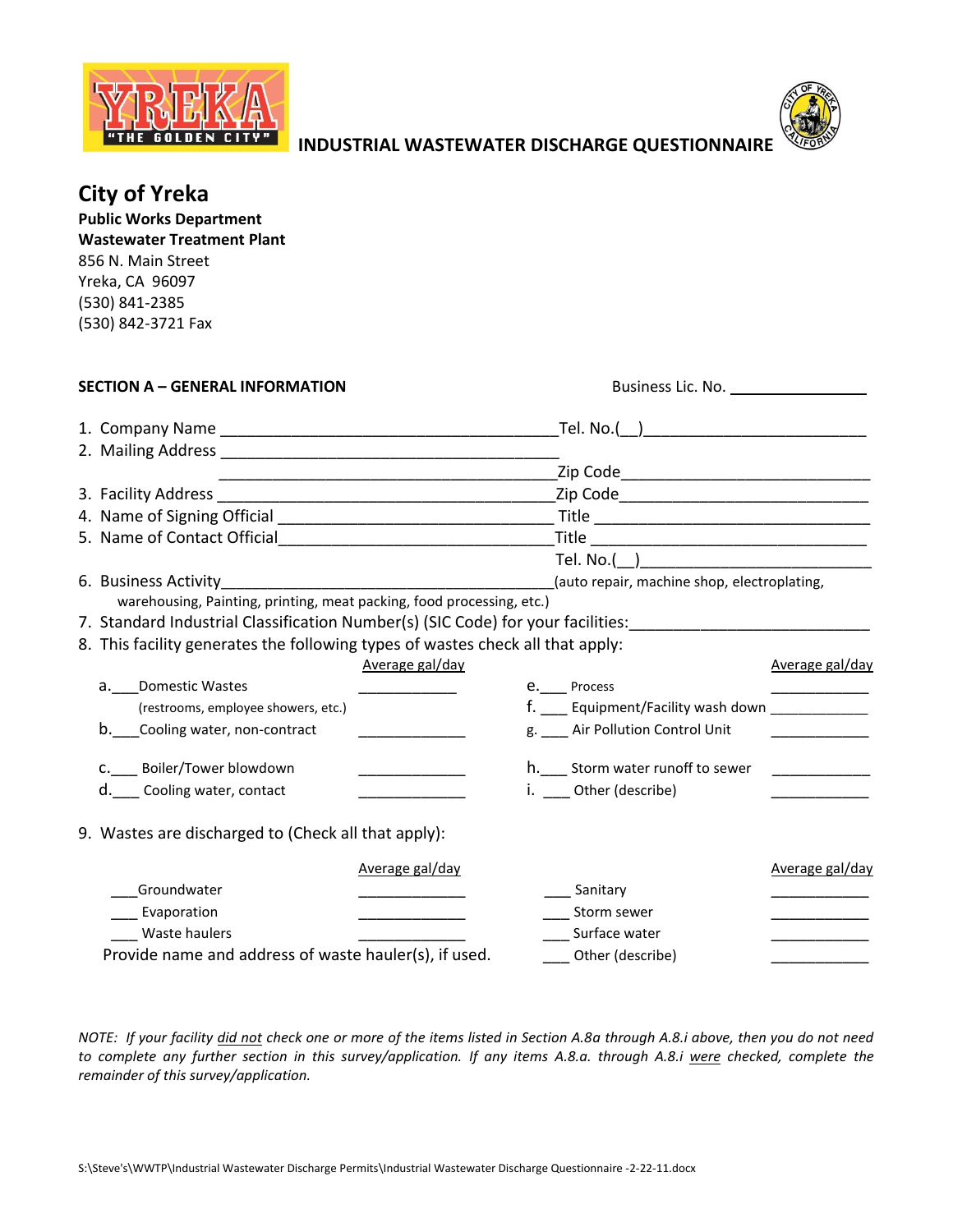

## **INDUSTRIAL WASTEWATER DISCHARGE QUESTIONNAIRE**

## **SECTION B – FACILITY OPERATION CHARACTERISTICS**

1. If your facility employs processes in any of the 34 industrial categories or business activities listed below and any of these processes generate wastewater or waste sludge, place a check beside the category or business activity (check all that apply).

- a. 34 Industrial Categories:
	-
	-
	- 3. \_\_\_\_Auto & Other Laundries 20. \_\_\_Paint & Ink
	- 4. Battery Manufacturing 21. Pesticides
	-
	-
	-
	- 8. Electric & Electronic Components 25. Plastic & Synthetic Materials
	-
	- 10. Explosives Manufacturing 27. Porcelain Enamel
	-
	- 12. Gum & Wood Chemicals 29. Pulp & Paper
	- 13. Inorganic Chemicals 30. Rubber
	-
	- 15. Leather Tanning & Finishing 32. Steam Electric
	- 16. Mechanical Products 33. Textile Mills
	- 17. Nonferrous Metals 34. Timber
- 1. Adhesives 20. 2012 18. Ore Mining
- 2. Aluminum Forming 19. Deganic Chemicals
	-
	-
- 5. Coal Mining **22.** Petroleum Refining
- 6. Coil Coating **23.** Pharmaceutical
- 7. Copper Forming 24. Photographic Supplies
	-
- 9. Electroplating 26. Plastics Processing
	-
- 11. Foundries 28. Printing & Publishing
	-
	-
- 14. <u>\_\_</u>Iron & Steel 31. \_\_\_Soaps & Detergents
	-
	-
	-

- b. Other Business Activities
	- Dairy Products
		- \_\_\_Slaughter/Meat Packing/Rendering
		- \_\_\_Food/Edible Products Processor
		- \_\_\_Beverage Bottler

2. Provide a brief narrative description of the manufacturing, production, and service activities your firm conducts.

\_\_\_\_\_\_\_\_\_\_\_\_\_\_\_\_\_\_\_\_\_\_\_\_\_\_\_\_\_\_\_\_\_\_\_\_\_\_\_\_\_\_\_\_\_\_\_\_\_\_\_\_\_\_\_\_\_\_\_\_\_\_\_\_\_\_\_\_\_\_\_\_\_\_\_\_\_\_\_\_\_\_\_\_\_\_\_\_\_\_\_\_\_ \_\_\_\_\_\_\_\_\_\_\_\_\_\_\_\_\_\_\_\_\_\_\_\_\_\_\_\_\_\_\_\_\_\_\_\_\_\_\_\_\_\_\_\_\_\_\_\_\_\_\_\_\_\_\_\_\_\_\_\_\_\_\_\_\_\_\_\_\_\_\_\_\_\_\_\_\_\_\_\_\_\_\_\_\_\_\_\_\_\_\_\_\_ \_\_\_\_\_\_\_\_\_\_\_\_\_\_\_\_\_\_\_\_\_\_\_\_\_\_\_\_\_\_\_\_\_\_\_\_\_\_\_\_\_\_\_\_\_\_\_\_\_\_\_\_\_\_\_\_\_\_\_\_\_\_\_\_\_\_\_\_\_\_\_\_\_\_\_\_\_\_\_\_\_\_\_\_\_\_\_\_\_\_\_\_\_

3. Number of employees and Hours of Work:

|                 | <b>OFFICE</b> |      | <b>PRODUCTION</b> |      |                    |      |                    |      |
|-----------------|---------------|------|-------------------|------|--------------------|------|--------------------|------|
|                 |               |      | <b>DAY SHIFT</b>  |      | <b>SWING SHIFT</b> |      | <b>NIGHT SHIFT</b> |      |
|                 | NO.           | HRS. | NO.               | HRS. | INO.               | HRS. | NO.                | HRS. |
| WEEKDAYS        |               | to   |                   | to   |                    | to   |                    | to   |
| <b>SATURDAY</b> |               | to   |                   | to   |                    | to   |                    | to   |
| <b>SUNDAY</b>   |               | to   |                   | to   |                    | to   |                    | to   |